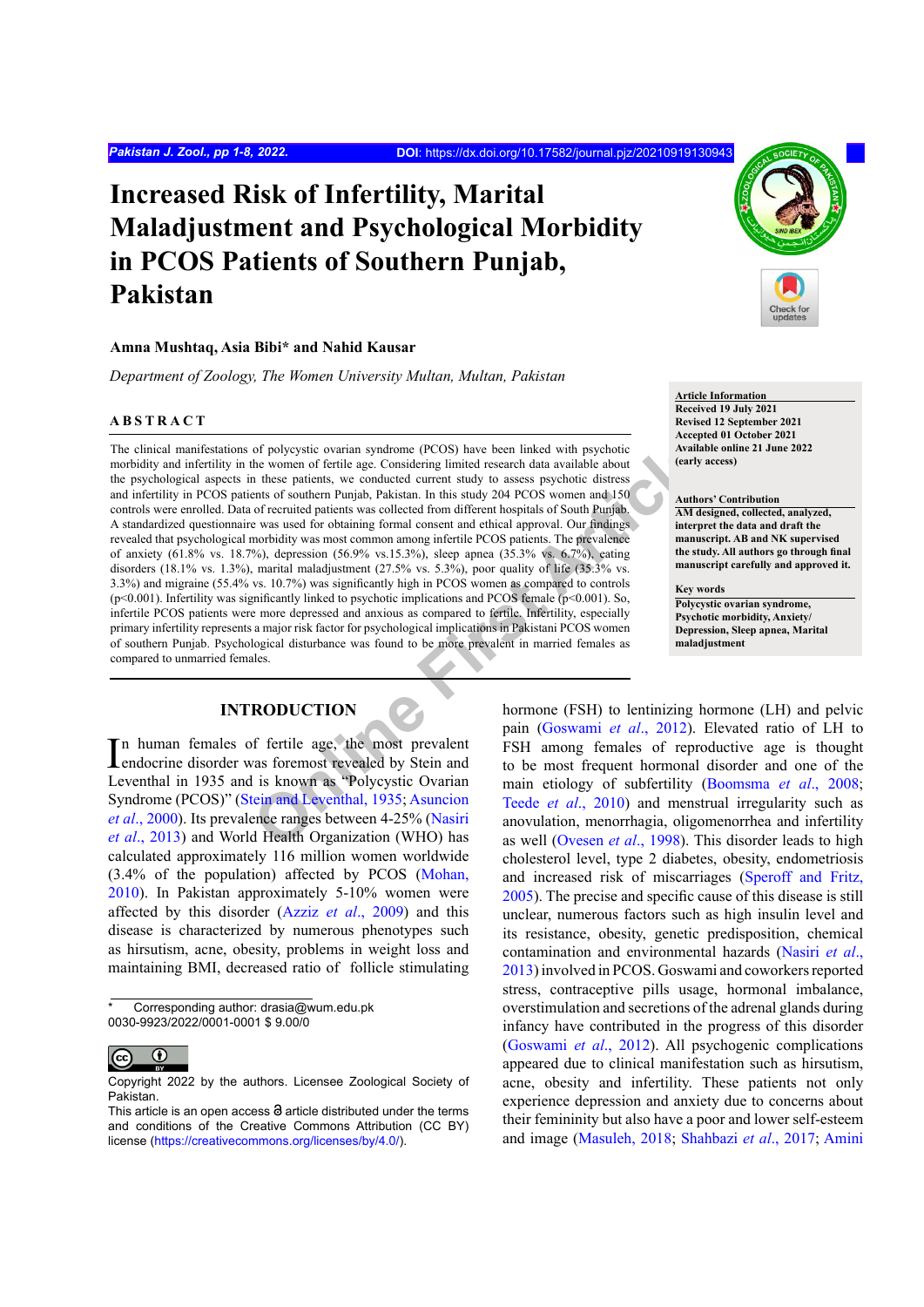**Onitively** SQL and also decreases the Consensus Workshop Group, 200 among individuals (Darvizeh and who suffered due to androgen secognized to be the risk factor for cushing's syndrome, thyroid *al.*, 2008) and depressi *et al*[., 2012;](#page-4-0) [Ciplaka-Gaffin](#page-5-2) *et al*., 2012; Shakerardekani *et al*., 2011). [Arshad](#page-4-1) *et al.* (2012) reported that PCOS causes negative impact on various aspects of quality of life and affect their activities, physical performance and mental health. Furthermore, approximately 40% of such patients experience depression to some extent and obesity was observed to be major causative agent of depression. So, negative moods and depression reduced the quality of life (QoL) and self-efficacy of these patients (Deeks *et al*[., 2010](#page-5-3)). This syndrome also affects the marital adjustment of such patients as well as various psychological consequences including sexual dysfunction and social maladjustment (Drosdzol *et al*., 2007; [Hahn](#page-6-4) *et al*[., 2005\)](#page-6-4). Whereas marital maladjustment causes depressing impact on couple's QoL and also decreases the intensity of happiness among individuals (Darvizeh and [Kahaki, 2008](#page-5-4)). PCOS is recognized to be the risk factor for anxiety (Roy-Byrne *et al*., 2008) and depression (Brydon *et al*[., 2006\)](#page-5-5). In PCOS the frequency of depression ranged between 27.9-64% (Bhattacharya and Jha, 2010; Deeks *et al*[., 2010\)](#page-5-3) which is higher than taht of normal human females (7.2-8%) (Gwynn *et al*., 2008). Anxiety is highly prevalent in PCOS patients ranging from 34% (Deeks *et al*[., 2010](#page-5-3)) to 58% (Benson *et al*., 2009) as compared to 18% in normal females (Gwynn *et al*., 2008). The depression in PCOS patients has been reported to be 40% and incidence of suicide elevated up to 7 times (Kerchner *et al*., 2009; Mansson *et al*., 2008). Although different ethnicities, geographical and racial factors might be involved in its prevalence, but increased anxiety and depression in such patients seen to be majorly responsible (Eggers [and Kirchengast, 2001;](#page-5-8) Bishop *et al*., 2009). However, acne ([Benson](#page-5-7) *et al*., 2009), hirsutism and BMI (Hahn *et al*[., 2005](#page-6-4)) have been associated with elevated psychotic distresses while no association has been reported by others [\(Kerchner](#page-6-6) *et al*., 2009). Various psychological distresses have impact on body image, and self confidence. The fear of infertility leads to loss of femininity, worries about less attractive body, depression and anxiety ([Podfigurna-](#page-6-7)Stopa *et al*[., 2015](#page-6-7); Spritzer *et al*., 2019). These factors proved to be threat to decrease the QoL of the patients [\(Morshedi](#page-6-8) *et al*., 2021). Poor QoL in such patients is associated with anxiety, depression, aggression, sexual dis-satisfaction, even life dis-satisfaction, body pain, weight gain, menstrual dysfunction, infertility and reduced interpersonal relationships [\(Kitzinger and Willmott, 2002](#page-6-9); Trent *et al*., 2002, 2003, 2005; [Elsenbruch](#page-5-10) *et al*., 2003).

This study was undertaken due to limited research data available related to psychological dimensions of PCOS in Pakistan, particularly southern Punjab.

#### **MATERIALS AND METHODS**

The study population consisted of 354 (post and premenopausal) women from Southern Punjab, Pakistan (204 diagnosed as PCOS and 150 controls), between the ages of 15-60 years. Data of recruited patients was collected from different hospitals of South Punjab (Bakhtawar Amin Memorial hospital Multan, Nishtar hospital Multan, DHQ Muzaffargarh, THQ Jatoi, Muzaffargarh and Indus hospital Muzaffargarh). Patients were diagnosed on the basis of Rotterdam criteria, fulfilling any two of the given three conditions (i) biochemical or clinical manifestation due to hyperandrogenism, (ii) an-ovulation and (iii) polycystic ovaries ([The Rotterdam ESHRE/ASRM-sponsored PCOS](#page-5-11) Consensus Workshop Group, 2004). All these respondents who suffered due to androgen secreting from tumors, cushing's syndrome, thyroid malfunctioning, adrenal hyperplasia, hyperprolactinaemia, pregnant or lactating women and those who received prior hormonal therapy were excluded from present study. Only those females were included in this study who fulfilled the inclusion criteria (Rotterdam criterian) of PCOS. A standardized questionnaire was administered in order to collect the data after obtaining ethical approval from University Research Ethics Committee (UREC) via letter No: WUM/ UREC/0008. All participants were informed about the norms and objectives of this study and clearly stated written consent was obtained from each participant. Therefore, each individual underwent physical examination and anthropometric measurement.

Psychological estimation of anxiety and depression was assessed by the "Hospital Anxiety and Depression Scale (HADS)". The maximum score for depression and anxiety is 21 for each. Bjelland *et al*. (2002) considered cut-off point of 8/21 by following numerous studies which identified cut-off value of 8/21 for depression as well as anxiety. Specificity for anxiety (HADS-A) and depression (HADS-D) is 0.78 and 0.79 respectively and sensitivity for both is 0.9 and 0.82, respectively.

The data was analyzed by using SPSS (v. 20), categorical data was analyzed by Chi-square test and association between different variables was determined by Pearson Correlation coefficient. For all results "p" value less than or equal to 0.05 was observed to be statistically significant.

#### **RESULTS**

In current study, depression, anxiety, sleep apnea, eating disorders, reduced quality of life, marital maladjustment and migraine were found to be highly significant in PCOS versus controls. PCOS patients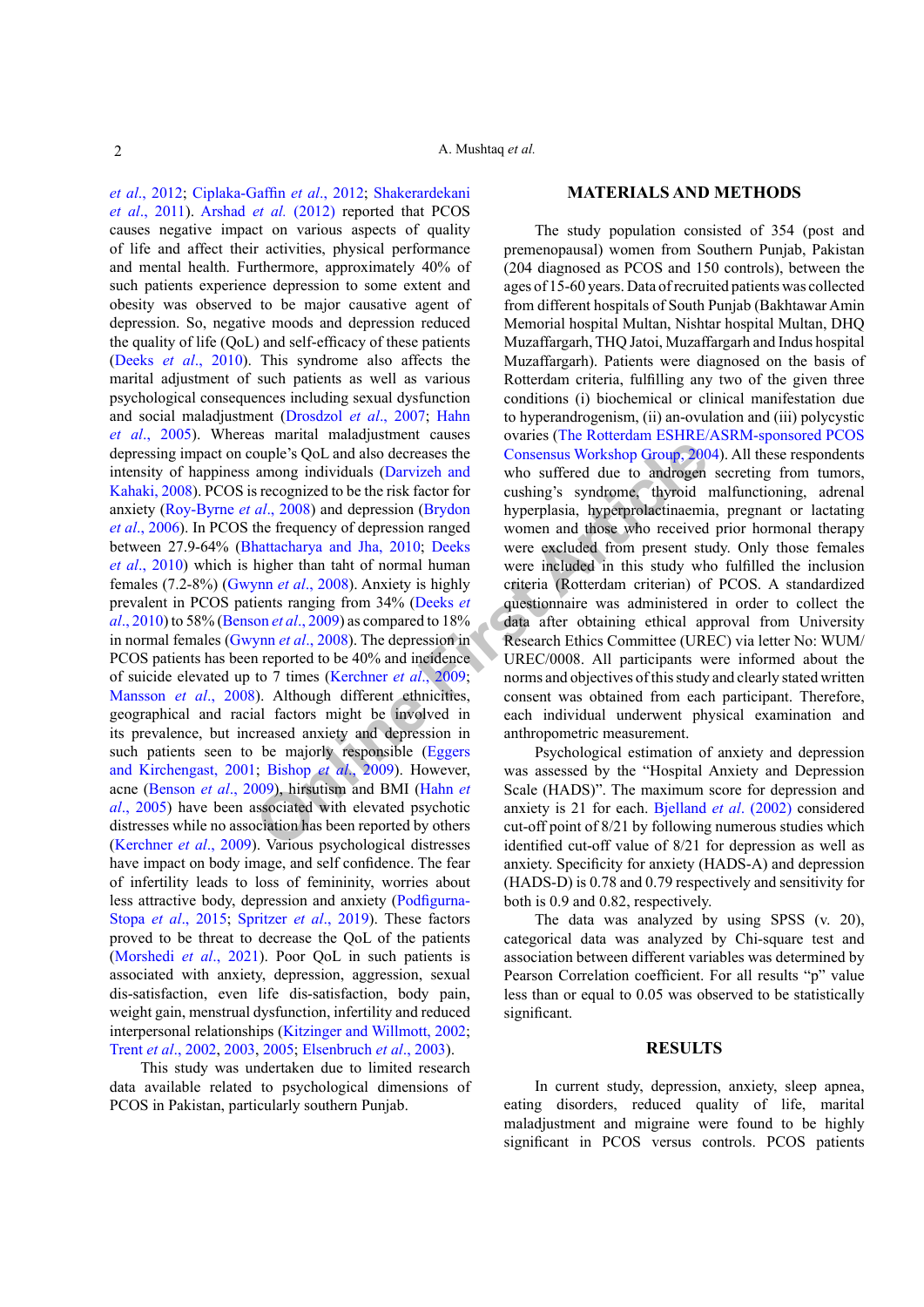showed high frequency of depression (56.9% vs. 15.3%; p<0.001), anxiety (61.8% vs. 18.7%; p<0.001), sleep apnea (35.3% vs. 6.7%; p<0.001), eating disorders (18.1% vs.  $1.3\%$ ; p<0.001), reduced quality of life  $(35.3\%$  vs. 3.3%; p<0.001), marital maladjustment (27.5% vs. 5.3%; p<0.001) and migraine (55.4% vs. 10.7%; p-value ˂0.001), as compared to healthy controls (Table I).

**Table I. Prevalence of Psychological abnormalities in PCOS and controls.**

| <b>Educational status</b><br>$(95\%CI)$<br>$(n=150)$<br>$(n=204)$<br>square<br>Illiterate<br>56 (37.3%)<br>$116***$<br>7.28<br>23<br>$62.52^{\rm a}$<br>Depression<br>Middle<br>$15(10.0\%)$<br>$(4.31 - 12.29)$<br>$(15.3\%)$<br>$(56.9\%)$<br>$23(15.3\%)$<br>High<br>$126***$<br>$65.33^{a}$<br>7.04<br>28<br>Anxiety<br>(18.7%)<br>$(61.8\%)$<br>$(4.28 - 11.59)$<br>$33(22.0\%)$<br>Intermediate<br>$72***$<br>39.80 <sup>a</sup><br>7.64<br>10<br>4(2.7%)<br>Sleep apnea<br>Graduate<br>$(6.7\%)$<br>$(35.3\%)$<br>$(3.78 - 15.42)$<br>Postgraduate<br>19(12.7%)<br>$37***$<br>$24.90^{\rm a}$<br>Eating disorders 2<br>16.40<br>Socioeconomic status<br>$(1.3\%)$<br>$(18.1\%)$<br>$(3.89 - 69.20)$<br>40 (26.7%) 66 (32)<br>Lower<br>$72***$<br>51.88 <sup>a</sup><br>Reduced quality 5<br>15.82<br>Middle<br>110 (73.3%) 138 (6<br>$(6.20 - 40.36)$<br>of life<br>$(3.3\%)$<br>$(35.3\%)$<br>Locality<br>$56***$<br>Marital malad-<br>8<br>129 (86.0%) 90 (44<br>Rural<br>$(5.3\%)$<br>(27.5%)<br>justment<br>$21(14.0\%)$ 114 (5)<br>Urban<br>$113***$<br>$74.66^{\rm a}$<br>10.40<br>Migraine<br>16<br>For statistical details see Table I.<br>$(5.78 - 18.71)$<br>$(10.7\%)$<br>$(55.4\%)$<br>$p \leq 0.05$ = significant; $\sqrt[*]{p} \leq 0.01$ = highly significant; $\sqrt[*]{p} \leq 0.001$ = very<br>Table III. Prevalence of inf<br>highly significant; OR, odds ratio; CI, confidence interval; "n" in<br>parenthesis indicates "number of subjects"; <sup>a</sup> for Chi square test.<br>controls.<br>Demographic characteristics like marital status,<br>Param-PCOS<br><b>Controls Chi-</b><br>educational status and socioeconomic status and locality,<br>$(n=130)$<br>$(n=61)$<br>eters<br>were compared in PCOS and healthy control subjects. |                   |                 |             |      | Married | $61(40.7\%)$ 130 (6 |  |         |  |  |
|---------------------------------------------------------------------------------------------------------------------------------------------------------------------------------------------------------------------------------------------------------------------------------------------------------------------------------------------------------------------------------------------------------------------------------------------------------------------------------------------------------------------------------------------------------------------------------------------------------------------------------------------------------------------------------------------------------------------------------------------------------------------------------------------------------------------------------------------------------------------------------------------------------------------------------------------------------------------------------------------------------------------------------------------------------------------------------------------------------------------------------------------------------------------------------------------------------------------------------------------------------------------------------------------------------------------------------------------------------------------------------------------------------------------------------------------------------------------------------------------------------------------------------------------------------------------------------------------------------------------------------------------------------------------------------------------------------------------------------------------------------------------------|-------------------|-----------------|-------------|------|---------|---------------------|--|---------|--|--|
|                                                                                                                                                                                                                                                                                                                                                                                                                                                                                                                                                                                                                                                                                                                                                                                                                                                                                                                                                                                                                                                                                                                                                                                                                                                                                                                                                                                                                                                                                                                                                                                                                                                                                                                                                                           | <b>Parameters</b> | <b>Controls</b> | <b>PCOS</b> | Chi- | OR      |                     |  |         |  |  |
|                                                                                                                                                                                                                                                                                                                                                                                                                                                                                                                                                                                                                                                                                                                                                                                                                                                                                                                                                                                                                                                                                                                                                                                                                                                                                                                                                                                                                                                                                                                                                                                                                                                                                                                                                                           |                   |                 |             |      |         |                     |  | 74 (36  |  |  |
|                                                                                                                                                                                                                                                                                                                                                                                                                                                                                                                                                                                                                                                                                                                                                                                                                                                                                                                                                                                                                                                                                                                                                                                                                                                                                                                                                                                                                                                                                                                                                                                                                                                                                                                                                                           |                   |                 |             |      |         |                     |  | 31(15   |  |  |
|                                                                                                                                                                                                                                                                                                                                                                                                                                                                                                                                                                                                                                                                                                                                                                                                                                                                                                                                                                                                                                                                                                                                                                                                                                                                                                                                                                                                                                                                                                                                                                                                                                                                                                                                                                           |                   |                 |             |      |         |                     |  | 43(21)  |  |  |
|                                                                                                                                                                                                                                                                                                                                                                                                                                                                                                                                                                                                                                                                                                                                                                                                                                                                                                                                                                                                                                                                                                                                                                                                                                                                                                                                                                                                                                                                                                                                                                                                                                                                                                                                                                           |                   |                 |             |      |         |                     |  | 34 (16) |  |  |
|                                                                                                                                                                                                                                                                                                                                                                                                                                                                                                                                                                                                                                                                                                                                                                                                                                                                                                                                                                                                                                                                                                                                                                                                                                                                                                                                                                                                                                                                                                                                                                                                                                                                                                                                                                           |                   |                 |             |      |         |                     |  | 6(2.99) |  |  |
|                                                                                                                                                                                                                                                                                                                                                                                                                                                                                                                                                                                                                                                                                                                                                                                                                                                                                                                                                                                                                                                                                                                                                                                                                                                                                                                                                                                                                                                                                                                                                                                                                                                                                                                                                                           |                   |                 |             |      |         |                     |  | 16(7.8) |  |  |
|                                                                                                                                                                                                                                                                                                                                                                                                                                                                                                                                                                                                                                                                                                                                                                                                                                                                                                                                                                                                                                                                                                                                                                                                                                                                                                                                                                                                                                                                                                                                                                                                                                                                                                                                                                           |                   |                 |             |      |         |                     |  |         |  |  |
|                                                                                                                                                                                                                                                                                                                                                                                                                                                                                                                                                                                                                                                                                                                                                                                                                                                                                                                                                                                                                                                                                                                                                                                                                                                                                                                                                                                                                                                                                                                                                                                                                                                                                                                                                                           |                   |                 |             |      |         |                     |  |         |  |  |
|                                                                                                                                                                                                                                                                                                                                                                                                                                                                                                                                                                                                                                                                                                                                                                                                                                                                                                                                                                                                                                                                                                                                                                                                                                                                                                                                                                                                                                                                                                                                                                                                                                                                                                                                                                           |                   |                 |             |      |         |                     |  |         |  |  |
|                                                                                                                                                                                                                                                                                                                                                                                                                                                                                                                                                                                                                                                                                                                                                                                                                                                                                                                                                                                                                                                                                                                                                                                                                                                                                                                                                                                                                                                                                                                                                                                                                                                                                                                                                                           |                   |                 |             |      |         |                     |  |         |  |  |
|                                                                                                                                                                                                                                                                                                                                                                                                                                                                                                                                                                                                                                                                                                                                                                                                                                                                                                                                                                                                                                                                                                                                                                                                                                                                                                                                                                                                                                                                                                                                                                                                                                                                                                                                                                           |                   |                 |             |      |         |                     |  |         |  |  |
|                                                                                                                                                                                                                                                                                                                                                                                                                                                                                                                                                                                                                                                                                                                                                                                                                                                                                                                                                                                                                                                                                                                                                                                                                                                                                                                                                                                                                                                                                                                                                                                                                                                                                                                                                                           |                   |                 |             |      |         |                     |  |         |  |  |
|                                                                                                                                                                                                                                                                                                                                                                                                                                                                                                                                                                                                                                                                                                                                                                                                                                                                                                                                                                                                                                                                                                                                                                                                                                                                                                                                                                                                                                                                                                                                                                                                                                                                                                                                                                           |                   |                 |             |      |         |                     |  |         |  |  |
|                                                                                                                                                                                                                                                                                                                                                                                                                                                                                                                                                                                                                                                                                                                                                                                                                                                                                                                                                                                                                                                                                                                                                                                                                                                                                                                                                                                                                                                                                                                                                                                                                                                                                                                                                                           |                   |                 |             |      |         |                     |  |         |  |  |
|                                                                                                                                                                                                                                                                                                                                                                                                                                                                                                                                                                                                                                                                                                                                                                                                                                                                                                                                                                                                                                                                                                                                                                                                                                                                                                                                                                                                                                                                                                                                                                                                                                                                                                                                                                           |                   |                 |             |      |         |                     |  | squar   |  |  |

Demographic characteristics like marital status, educational status and socioeconomic status and locality, were compared in PCOS and healthy control subjects. Married PCOS patients were significantly affected (63.7%) vs. 40.7%,  $\chi^2 = 18.5$ , p<0.001) as compared to married controls. This disease was more prevalent in urban than rural area with statistically significant association (55.9% vs. 44.1%,  $\chi^2$  = 64.27<sup>a</sup>, p < 0.001) (Table II).

Results revealed that the most common factor of psychological distress was infertility followed by PCOS. Infertility is significantly high in PCOS cases as compared to controls and found to be significantly associated with PCOS (62.3% vs. 21.3%,  $\chi^2$  = 27.919<sup>a</sup>, p<0.001) (Table-III).

Non-significant difference was observed in primary and secondary infertility of PCOS and controls  $(\chi^2=0.71^{\degree}$ , p=0.4). However primary infertility in PCOS patients was more frequent as compared to secondary infertility (56.8% vs. 43.2%) and the percentage of PCOS patients in 0.505.49 years duration of infertility was high than controls  $(\chi^2$  = 4.3<sup>a</sup>, p=0.37) but result was non-significant (Table IV).

**Table II. Demographic features of PCOS and controls.**

| <b>Parameters</b>         | <b>Controls</b><br>$(n=150)$ | <b>PCOS</b><br>$(n=204)$     | $Chi-$         | p value |  |
|---------------------------|------------------------------|------------------------------|----------------|---------|--|
|                           |                              |                              | square         |         |  |
| Marital status            |                              |                              |                |         |  |
| Unmarried                 | 89 (59.3%)                   | 74 (36.3%)                   | $18.5^{\circ}$ | < 0.001 |  |
| Married                   |                              | $61 (40.7\%)$ 130 $(63.7\%)$ |                |         |  |
| <b>Educational status</b> |                              |                              |                |         |  |
| Illiterate                | 56 (37.3%)                   | 74 (36.3%)                   | 6.709a         | 0.243   |  |
| Middle                    | $15(10.0\%)$                 | $31(15.2\%)$                 |                |         |  |
| High                      | $23(15.3\%)$                 | $43(21.1\%)$                 |                |         |  |
| Intermediate              | $33(22.0\%)$                 | 34 (16.7%)                   |                |         |  |
| Graduate                  | 4(2.7%)                      | $6(2.9\%)$                   |                |         |  |
| Postgraduate              | 19(12.7%)                    | $16(7.8\%)$                  |                |         |  |
| Socioeconomic status      |                              |                              |                |         |  |
| Lower                     |                              | $40(26.7%)$ 66 (32.4%)       | $1.332^a$      | 0.248   |  |
| Middle                    |                              | $110(73.3\%)$ 138 (67.6%)    |                |         |  |
| <b>Locality</b>           |                              |                              |                |         |  |
| Rural                     | 129 (86.0%) 90 (44.1%)       |                              | 64.27a         | < 0.001 |  |
| Urban                     |                              | $21(14.0\%)$ 114 (55.9%)     |                |         |  |

**Table III. Prevalence of infertility in PCOS and controls.**

| eters          |                             | Param- PCOS Controls Chi-<br>$(n=130)$ $(n=61)$ square | OR $(95\%CI)$ p value                                           |  |
|----------------|-----------------------------|--------------------------------------------------------|-----------------------------------------------------------------|--|
| Infertility    |                             |                                                        |                                                                 |  |
| <b>Yes</b>     | 81<br>$(62.3\%)$ $(21.3\%)$ | 13                                                     | $27.919^{\circ}$ 0.164 (0.081- < 0.001 <sup>***</sup><br>0.333) |  |
| N <sub>0</sub> | 49<br>$(37.7\%)$ $(78.7\%)$ | 48                                                     |                                                                 |  |

For statistical details and abbreviations see Table I.

Psychological morbidities like depression (r=0.145, p=0.03), anxiety (r=0.137, p=0.05), sleep apnea (r=0.345, p<0.001), reduced quality of life  $(r=0.172, p=0.01)$ and marital maladjustment  $(r=0.611, p<0.001)$  were statistically significantly linked with infertility. Infertility was non-significantly associated with eating disorders (r= 0.125,  $p= 0.075$ , while negatively linked with migraine  $(r=-0.015, p=0.833)$  (Table V).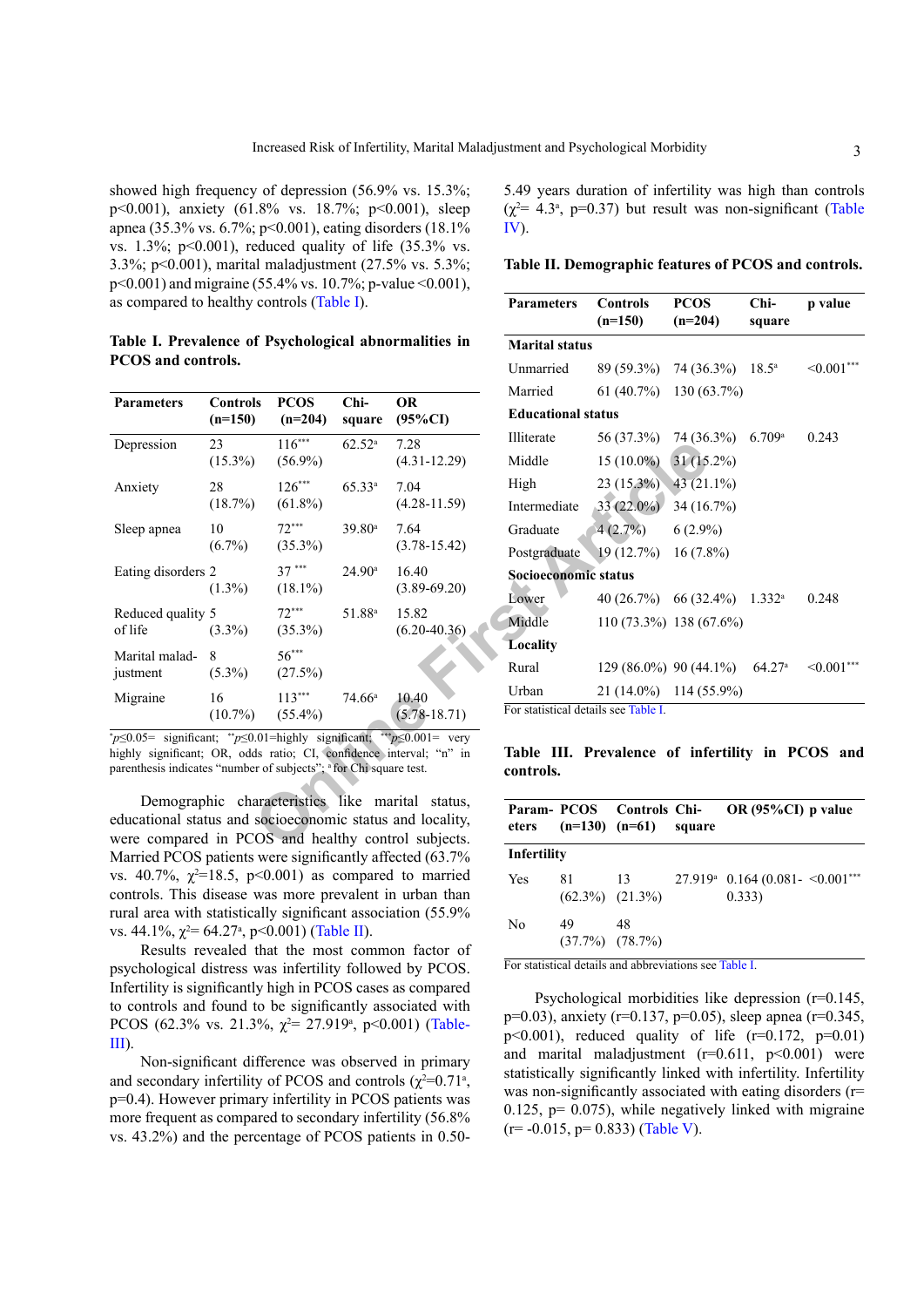| <b>Parameters</b>                   | <b>PCOS</b><br>$(n=81)$  | <b>Controls</b><br>$(n=13)$ | Chi<br>square value | р    |
|-------------------------------------|--------------------------|-----------------------------|---------------------|------|
| <b>Type of infertility</b>          |                          |                             |                     |      |
| Primary infertility                 | $46(56.8\%)$ $9(69.2\%)$ |                             | $0.71^{\circ}$      | 0.4  |
| Secondary infertility               | 35(43.2%) 4(30.8%)       |                             |                     |      |
| <b>Duration of infertility</b>      |                          |                             |                     |      |
| $0.50 - 5.49$ years                 | $40(49.4\%)$             | $4(30.8\%)$                 | $4.3^{\rm a}$       | 0.37 |
| 5.50-10.49 years                    | $26(32.1\%)$             | $4(30.8\%)$                 |                     |      |
| 10.50-15.49 years                   | $9(11.1\%)$              | $2(15.4\%)$                 |                     |      |
| 15.50-20.49 years                   | $3(3.7\%)$               | $2(15.4\%)$                 |                     |      |
| 20.50-25.49 years                   | 3(3.7%)                  | $1(7.7\%)$                  |                     |      |
| Eor etatistical details see Table I |                          |                             |                     |      |

**Table IV. Prevalence of type of infertility and its duration in PCOS and controls.**

For statistical details see Table I.

**Table V. Association of infertility to psychological implications.**

| 0.145    | $0.03***$        |
|----------|------------------|
| 0.137    | $0.05*$          |
| 0.345    | $\leq 0.001$ *** |
| 0.125    | 0.075            |
| 0.172    | $0.01**$         |
| 0.611    | $< 0.001$ ***    |
| $-0.015$ | 0.833            |
|          |                  |

For statistical details see Table I.

**Table VI. Prevalence of psychological abnormalities in married and unmarried PCOS patients.**

| <b>Parameters</b> | <b>Unmarried Married Chi</b> |            |        | <b>OR</b>           |
|-------------------|------------------------------|------------|--------|---------------------|
|                   | $(n=74)$                     | $(n=130)$  | square | $(95\% \text{ CI})$ |
|                   |                              |            |        |                     |
| Depression        | 29                           | $87***$    | 14.787 | 3.14                |
|                   | $(39.2\%)$                   | $(66.9\%)$ |        | $(1.74 - 5.68)$     |
| Anxiety           | 29                           | $91***$    | 18.482 | 3.62                |
|                   | $(39.2\%)$                   | $(70.0\%)$ |        | $(1.99-6.59)$       |
| Sleep apnea       | 11                           | $61***$    | 21.222 | 5.06                |
|                   | $(14.9\%)$                   | $(46.9\%)$ |        | $(2.45 - 10.48)$    |
| Eating disorders  | -7                           | $30*$      | 5.890  | 2.87                |
|                   | $(9.5\%)$                    | $(23.1\%)$ |        | $(1.19-6.92)$       |
| Reduced quality   | 13                           | $59***$    | 15.978 | 3.90                |
| of life           | $(17.6\%)$                   | $(45.4\%)$ |        | $(1.95 - 7.78)$     |
| Migraine          | 40                           | 73         | 0.084  | 1.09                |
|                   | $(54.1\%)$                   | $(56.2\%)$ |        | $(0.61 - 1.93)$     |

For statistical details see Table I.

All psychological abnormalities observed were highly significant in married PCOS women as compared to unmarried cases. Married females showed highly significant level of depression  $(66.9\% \text{ vs. } 39.2\%; \text{ p} < 0.001)$ , anxiety (70.0% vs. 39.2%; p<0.001), sleep apnea (46.9% vs. 14.9%; p<0.001), eating disorders (23.1% vs. 9.5%; p=0.015), reduced quality of life (45.4% vs. 17.6%; p<0.001) and migraine (56.2% vs. 54.1%; p=0.772), as compared to unmarried cases (Table VI).

#### **Table VII. Prevalence of psychological abnormalities in urban and rural PCOS patients.**

| $(11.1\%)$ | $2(15.4\%)$                   |                                   |                                                            |                     |                               |                           |                                                         |            |
|------------|-------------------------------|-----------------------------------|------------------------------------------------------------|---------------------|-------------------------------|---------------------------|---------------------------------------------------------|------------|
| $(3.7\%)$  | $2(15.4\%)$                   |                                   | <b>Parameters</b>                                          | Urban<br>$(n=114)$  | Rural<br>$(n=90)$             | Chi                       | <b>OR</b><br>square $(95\% \text{ CI})$                 | p<br>value |
| $(3.7\%)$  | $1(7.7\%)$                    |                                   |                                                            |                     |                               |                           |                                                         |            |
| le I.      |                               |                                   | Depression                                                 | 68 <sub>°</sub>     | 48<br>$(59.6\%) (53.3\%)$     | $0.818$ <sup>a</sup>      | 1.29<br>$(0.74 - 2.26)$                                 | 0.366      |
|            |                               | of infertility to psychological   | Anxiety                                                    | 69                  | 51<br>$(60.5\%) (56.7\%)$     | $0.309$ <sup>a</sup>      | 1.17<br>$(0.67 - 2.06)$                                 | 0.578      |
|            | r-value                       | p-value                           | Sleep apnea                                                | 43                  | 29<br>(37.7%) (32.2%)         | $0.665^{\rm a}$           | 1.27<br>$(0.71 - 2.28)$                                 | 0.415      |
|            | 0.145                         | $0.03**$                          | Eating                                                     | 23                  | 14                            | $0.723$ <sup>a</sup>      | 1.37                                                    | 0.395      |
|            | 0.137                         | $0.05*$                           | disorders                                                  |                     | $(20.2\%) (15.6\%)$           |                           | $(0.66 - 2.85)$                                         |            |
|            | 0.345                         | $<0.001***$                       | Reduced qual- 39<br>ity of life                            |                     | 33<br>$(34.2\%) (36.7\%)$     | $0.133^a$                 | 0.90<br>$(0.50 - 1.60)$                                 | 0.715      |
|            | 0.125                         | 0.075                             | Marital mal-                                               | 32                  | $\mathfrak{D}_{\mathfrak{p}}$ |                           |                                                         |            |
|            | 0.172                         | $0.01**$                          | adjustment                                                 | $(28.1\%) (26.7\%)$ |                               |                           |                                                         |            |
|            | 0.611                         | $< 0.001***$                      | Migraine                                                   | 63                  | 50<br>$(55.3\%) (55.6\%)$     | $0.002$ <sup>a</sup> 0.99 | $(0.57 - 1.72)$                                         | 0.967      |
| le I.      | $-0.015$                      | 0.833                             | For statistical details and abbreviations see Table I.     |                     |                               |                           |                                                         |            |
|            |                               | of psychological abnormalities in |                                                            |                     | <b>DISCUSSION</b>             |                           |                                                         |            |
|            | ed PCOS patients.<br>$\cdots$ | $\sim$ $\sim$                     | frequency/prevalence of infertility, marital maladjustment |                     |                               |                           | The major objective of current study was to explore the |            |

#### **DISCUSSION**

The major objective of current study was to explore the frequency/prevalence of infertility, marital maladjustment and psychotic implications and well beings in PCOS women of Pakistan. Our results showed significantly elevated incidence of anxiety, depression, sleep apnea, eating disorders, poor quality of life, marital maladjustment and migraine among patients with PCOS than that of the controls, with p˂0.001. Various studies indicated higher frequency of psychological distress mostly anxiety, depressive and bipolar disorders among PCOS patients [\(Rasgon](#page-6-10) *et al*., 2003; [Klipstein and Goldberg, 2006](#page-6-11); [Bazarganipour](#page-5-13) *et al*., 2013). Similarly, in 2019, a study reported 61.8% depression among young married PCOS patients in Pakistan. They observed that depression not only deteriorate psychological wellbeing but cause drastic impact on physical health of patients (Sidra *et al*., 2019).

Numerous studies had reported same findings that anxiety and depression were most common distress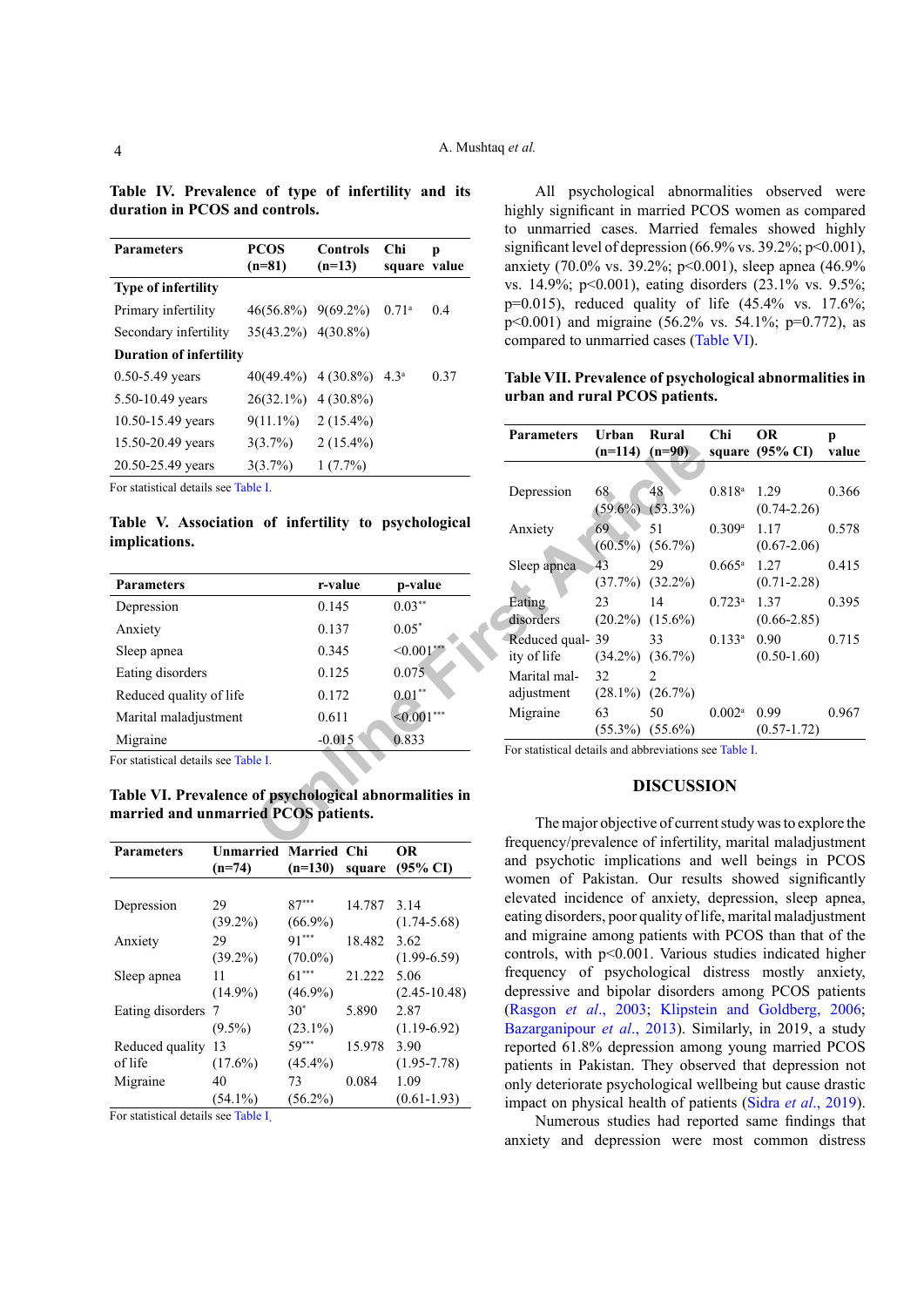Controls. Asdaq and Yasmin (2020) All psychological variables were<br>
viety, depression and stress were<br>
article as compared to control in Riyadh,<br>
and Yasmin, 2020). The current<br>
hat PCOS, anxiety, sleep apnea,<br>
QoL, marita problems in PCOS patients (Mansson *et al*., 2008; Rassi *et al*., 2010; Cinar *et al*[., 2011;](#page-5-14) Tan *et al*., 2017). These findings were found to be significantly increased incidence of social phobia in such cases and elevated incidence of anxiety disorder (Mansson *et al*., 2008). The findings of Sulaiman *et al*. (2017) are also in agreement with our study as they reported that the elevated risk of psychological burden is linked with this disease. Several other studies revealed that such patients tend to exhibit elevated risk of emotional distress (Teede *et al*., 2010; [Barry](#page-5-15) *et al*., [2011](#page-5-15); Veltman-Verhulst *et al*., 2012; Blay *et al*[., 2016](#page-5-16); [Cooney](#page-5-17) *et al*., 2017). Our findings were in accordance with the findings exhibited by [Bhattacharya and Jha](#page-5-6) [\(2010](#page-5-6)) who observed higher frequency of depression in cases as compared to controls. Asdaq and Yasmin (2020) also reported that anxiety, depression and stress were more frequent in cases as compared to control in Riyadh, Saudi Arabia [\(Asdaq and Yasmin, 2020\)](#page-4-2). The current study also indicated that PCOS, anxiety, sleep apnea, eating disorders, poor QoL, marital maladjustment and migraine as risk factor for depression in Pakistani women. Several researchers had reported that hirsutism (Sonino *et al*., 1993) and acne (Mallon *et al*., 1999) are associated with anxiety, however other findings did not observe such association (Kerchner *et al*., 2009). Infertility became very common and troubling health threat facing married PCOS women. Our study also indicated that infertility is also a major risk factor for psychological implications, poor quality of life and marital maladjustment. Various studies had also confirmed that psychological disorders among PCOS patients might be associated with infertility [\(Cwikel](#page-5-18) *et al*., 2004). Many findings also indicated that infertile women felt greater pressure, irrespective of whether they are responsible for infertility (Zhang *et al*., 2009). However, as a result of after effects of infertility, Chinese PCOS women experienced pressure from within their married life, family and even society (Tan *et al*., 2017; Wang *et al*., 2016). Due to infertility, majority of PCOS women felt helpless and guilty (Zhang *et al*., 2009). Disturbed stress attitude and increased pressure [\(Benson](#page-5-7) *et al*[., 2008\)](#page-5-7) results in higher risk of decreased quality of life and psychiatric implications. Tan *et al*. (2017) reported that infertile PCOS patients were more likely anxious and depressed as compared to normal without fertility requirements. Our findings revealed that PCOS patients had more prevalent primary infertility versus secondary infertility. The results described by Eleawi *et al*[. \(2015\)](#page-5-19) are in agreement with our findings, they also reported high prevalence of primary infertility in cases [\(Eleawi](#page-5-19) *et al*[., 2015\)](#page-5-19). Furthermore, our study revealed that such patients also showed high risk for the development of sleep disorders. Nandalike and coworkers reported that the

frequency of "obstructive sleep apnea" (OSA) was higher in PCOS patients [\(Nandalike](#page-6-13) *et al*., 2012). In this study significantly high frequency rate of migraine was among women with PCOS (p<0.001), whereas Pourabolghasem and coworkers were not agreed and reported that migraine is not more frequent in PCOS affected women (p=0.13) [\(Pourabolghasem](#page-6-14) *et al*., 2009).

### **CONCLUSIONS**

In conclusion, patients with PCOS are at increased risk of infertility, marital maladjustment which leads to psychological implications (anxiety, depression, sleep apnea), eating disorders, poor quality of life and migraine. All psychological variables were also highly prevalent in married as compared to unmarried PCOS patients.

## **ACKNOWLEDGEMENTS**

The authors would like to thank hospitals of South Punjab including Bakhtawar Amin Memorial hospital Multan, Nishtar hospital Multan, DHQ Muzaffargarh, THQ Jatoi, Muzaffargarh and Indus hospital, Muzaffargarh for providing facility to approach volunteers and patients for collection of data for this study. The authors are highly obliged to department of Zoology, The Women University Multan, Multan, Pakistan for providing facilities for this study.

#### *Statement of conflict of interest*

The authors have declared no conflict of interest.

#### **REFERENCES**

- <span id="page-4-0"></span>Amini, L., Ghorbani, B. and Seyedfatemi, N., 2012. Mental health of women with polycystic ovary syndrome (PCOS) and some of its sociodemographic determinants. *Iran. J. Nurs*., (2008- 5923), **25**: 34-41.
- <span id="page-4-1"></span>Arshad, M., Moradi, S., Ahmmadkhani, A.R. and Emami, Z., 2012. Increased prevalence of depression in women with polycystic ovary syndrome. *Iran J. Endocrinol. Metab*., **13**: 582- 586.
- <span id="page-4-2"></span>Asdaq, S. and Yasmin, F., 2020. Risk of psychological burden in polycystic ovary syndrome: A case control study in Riyadh, Saudi Arabia. *J. Affect. Disord*., **274**: 205–209. [https://doi.org/10.1016/j.](https://doi.org/10.1016/j.jad.2020.05.086) [jad.2020.05.086](https://doi.org/10.1016/j.jad.2020.05.086)
- Asunción, M., Calvo, R.M., San Millán, J.L., Sancho, J., Avila, S. and Escobar-Morreale, H.F., 2000. A prospective study of the prevalence of the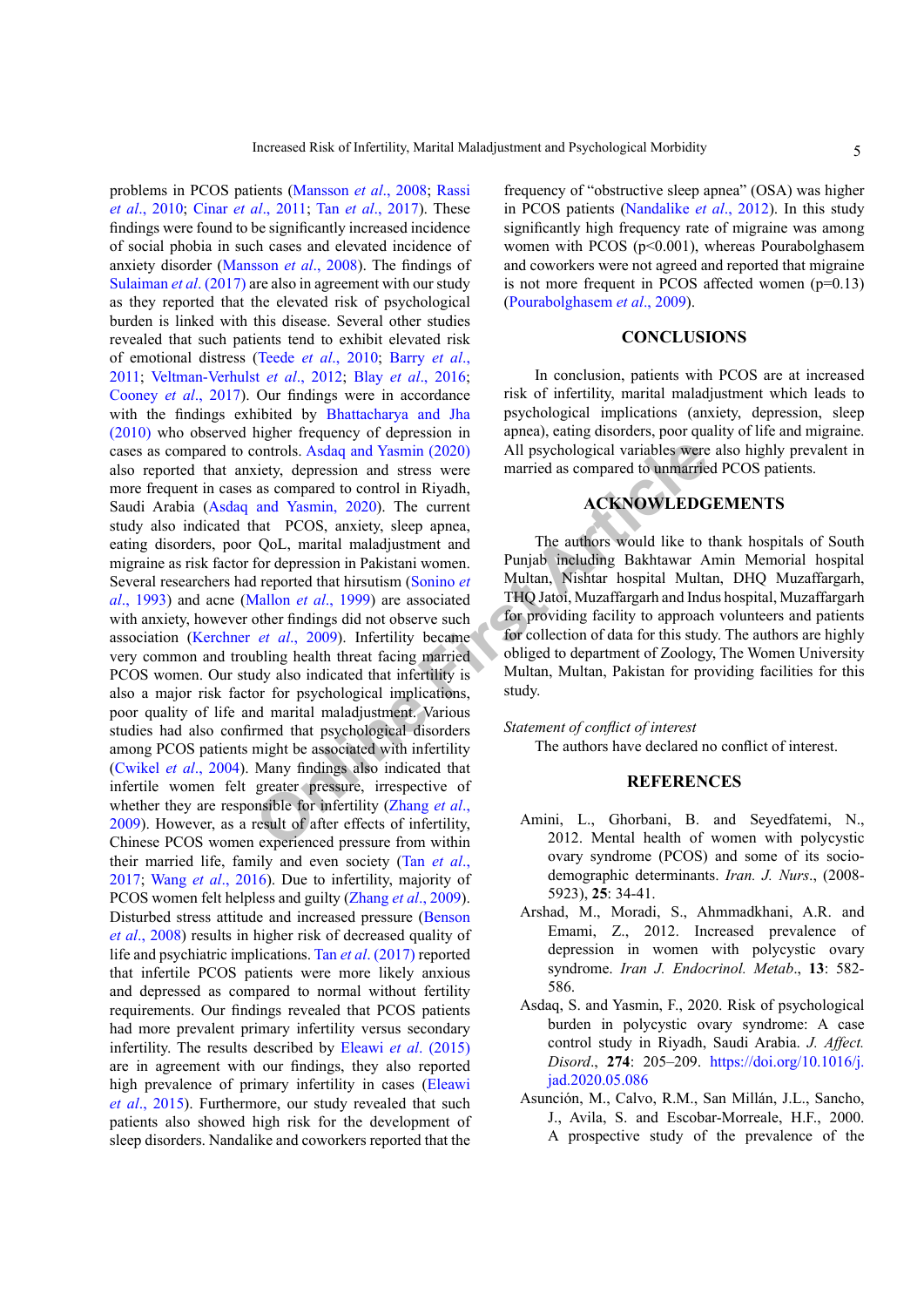#### A. Mushtaq *et al.*

polycystic ovary syndrome in unselected Caucasian women from Spain. *J. clin. Endocrinol. Metab*., **85**: 2434-2438.<https://doi.org/10.1210/jcem.85.7.6682>

- <span id="page-5-0"></span>Azziz, R., Carmina, E., Dewailly, D., Diamanti-Kandarakis, E., Escobar-Morreale, H.F., Futterweit, W. and Witchel, S.F., 2009. The androgen excess and PCOS society criteria for the polycystic ovary syndrome: The complete task force report. *Fertil. Steril*., **91**: 456-488. [https://doi.org/10.1016/j.](https://doi.org/10.1016/j.fertnstert.2008.06.035) [fertnstert.2008.06.035](https://doi.org/10.1016/j.fertnstert.2008.06.035)
- <span id="page-5-15"></span>Barry, J.A., Kuczmierczyk, A.R. and Hardiman, P.J., 2011. Anxiety and depression in polycystic ovary syndrome: A systematic review and metaanalysis. *Hum. Reprod*., **26**: 2442-2451. [https://doi.](https://doi.org/10.1093/humrep/der197) [org/10.1093/humrep/der197](https://doi.org/10.1093/humrep/der197)
- <span id="page-5-13"></span><span id="page-5-7"></span>Bazarganipour, F., Ziaei, S., Montazeri, A., Foroozanfard, F., Kazemnejad, A. and Faghihzadeh, S., 2013. Psychological investigation in patients with polycystic ovary syndrome. *Hlth. Qual. Life Outcomes*, **11**: 141. https://doi.org/10.1186/1477- [7525-11-141](https://doi.org/10.1186/1477-7525-11-141)
- The proposition in painting and anxiety<br>
intep/der197 depressive and anxiety<br>
intep/der197 depressive and anxiety<br>
integral intestigation in pair and the consists *Hum Reprod*, 3<br>
consignation intention in pair and the con Benson, S., Arck, P.C., Tan, S., Hahn, S., Mann, K., Rifaie, N., Janssen, O.E., Schedlowski, M. and Elsenbruch, S., 2009. Disturbed stress responses in women with polycystic ovary syndrome.*Psychoneuroendocrinology*,**34**: 727-735. <https://doi.org/10.1016/j.psyneuen.2008.12.001>
- <span id="page-5-6"></span>Bhattacharya, S.M. and Jha, A., 2010. Prevalence and risk of depressive disorders in women with polycystic ovary syndrome (PCOS). *Fertil. Steril*., **94**: 3579. <https://doi.org/10.1016/j.fertnstert.2009.09.025>
- <span id="page-5-9"></span>Bishop, S.C., Basch, S. and Futterweit, W., 2009. Polycystic ovary syndrome, depression, and affective disorders. *Endocr. Pract*., **15**: 475-482. <https://doi.org/10.4158/EP09083.RAR>
- <span id="page-5-12"></span>Bjelland, I., Dahl, A.A., Haug, T.T. and Neckelmann, D., 2002. The validity of the hospital anxiety and depression scale: An updated literature review. *J. Psychosom. Res*., **52**: 69-77. [https://doi.](https://doi.org/10.1016/S0022-3999(01)00296-3) [org/10.1016/S0022-3999\(01\)00296-3](https://doi.org/10.1016/S0022-3999(01)00296-3)
- <span id="page-5-16"></span>Blay, S.L., Aguiar, J.V.A. and Passos, I.C., 2016. Polycystic ovary syndrome and mental disorders: A systematic review and exploratory metaanalysis. *Neuropsychiatr. Dis. Treat*., **12**: 2895. <https://doi.org/10.2147/NDT.S91700>
- <span id="page-5-1"></span>Boomsma, C.M., Fauser, B.C. and Macklon, N.S., 2008. Pregnancy complications in women with polycystic ovary syndrome. *Semin. Reprod. Med*., **26**: 72-84. <https://doi.org/10.1055/s-2007-992927>
- <span id="page-5-5"></span>Brydon, L., Magid, K. and Steptoe, A., 2006. Platelets, coronary heart disease, and stress. *Brain Behav. Immun*., **20**: 113-119. [https://doi.org/10.1016/j.](https://doi.org/10.1016/j.bbi.2005.08.002)

[bbi.2005.08.002](https://doi.org/10.1016/j.bbi.2005.08.002)

- <span id="page-5-14"></span>Cinar, N., Kizilarslanoglu, M.C., Harmanci, A., Aksoy, D.Y., Bozdag, G., Demir, B. and Yildiz, B.O., 2011. Depression, anxiety and cardiometabolic risk in polycystic ovary syndrome. *Hum. Reprod.*, **26**: 3339-3345. <https://doi.org/10.1093/humrep/der338>
- <span id="page-5-2"></span>Cipkala-Gaffin, J., Talbott, E.O., Song, M.K., Bromberger, J. and Wilson, J., 2012. Associations between psychologic symptoms and life satisfaction in women with polycystic ovary syndrome. *J. Women's Hlth.*, **21**: 179-187. [https://](https://doi.org/10.1089/jwh.2010.2541) [doi.org/10.1089/jwh.2010.2541](https://doi.org/10.1089/jwh.2010.2541)
- <span id="page-5-17"></span>Cooney, L.G., Lee, I., Sammel, M.D. and Dokras, A., 2017. High prevalence of moderate and severe depressive and anxiety symptoms in polycystic ovary syndrome: A systematic review and metaanalysis. *Hum. Reprod.*, **32**: 1075-1091. [https://doi.](https://doi.org/10.1093/humrep/dex044) org/10.1093/humrep/dex044
- <span id="page-5-18"></span>Cwikel, J., Gidron, Y. and Sheiner, E., 2004. Psychological interactions with infertility among women. *Eur. J. Obstet. Gynecol. Reprod. Biol*., **117**: 126-131. [https://doi.org/10.1016/j.](https://doi.org/10.1016/j.ejogrb.2004.05.004) ejogrb.2004.05.004
- <span id="page-5-4"></span>Darvizeh, Z. and Kahaki, F., 2008. Relationship between marital adjustment and psychological well-being. *Womens Stud*., **6**: 91-104.
- <span id="page-5-3"></span>Deeks, A.A., Gibson-Helm, M.E. and Teede, H.J., 2010. Anxiety and depression in polycystic ovary syndrome: A comprehensive investigation. *Fertil. Steril.*, **93**: 2421-2423. [https://doi.org/10.1016/j.](https://doi.org/10.1016/j.fertnstert.2009.09.018) fertnstert.2009.09.018
- Drosdzol, A., Skrzypulec, V., Mazur, B. and Pawlińska-Chmara, R., 2007. Quality of life and marital sexual satisfaction in women with polycystic ovary syndrome. *Folia Histochem. Cytobiol.*, **45**: 93-97.
- <span id="page-5-8"></span>Eggers, S. and Kirchengast, S., 2001. The polycystic ovary syndrome. A medical condition but also an important psychosocial problem. *Coll. Antropol*., **25**: 673-685.
- <span id="page-5-19"></span>Eleawi, H.R., Abdul-Karim, E.T. and Al-Salihi, A.R., 2015. Study of occurrence of polycystic ovarian syndrome among infertile women. *Iraq Acad. Sci. J.*, **14**: 329-336.
- <span id="page-5-10"></span>Elsenbruch, S., Hahn, S., Kowalsky, D., Offner, A.H., Schedlowski, M., Mann, K. and Janssen, O.E., 2003. Quality of life, psychosocial well-being, and sexual satisfaction in women with polycystic ovary syndrome. *J. Clin. endocrinol. Metab.*, **88**: 5801- 5807.<https://doi.org/10.1210/jc.2003-030562>
- <span id="page-5-11"></span>ESHRE TR and Group ASPCW, 2004. Revised 2003 consensus on diagnostic criteria and long-term health risks related to polycystic ovary syndrome.

6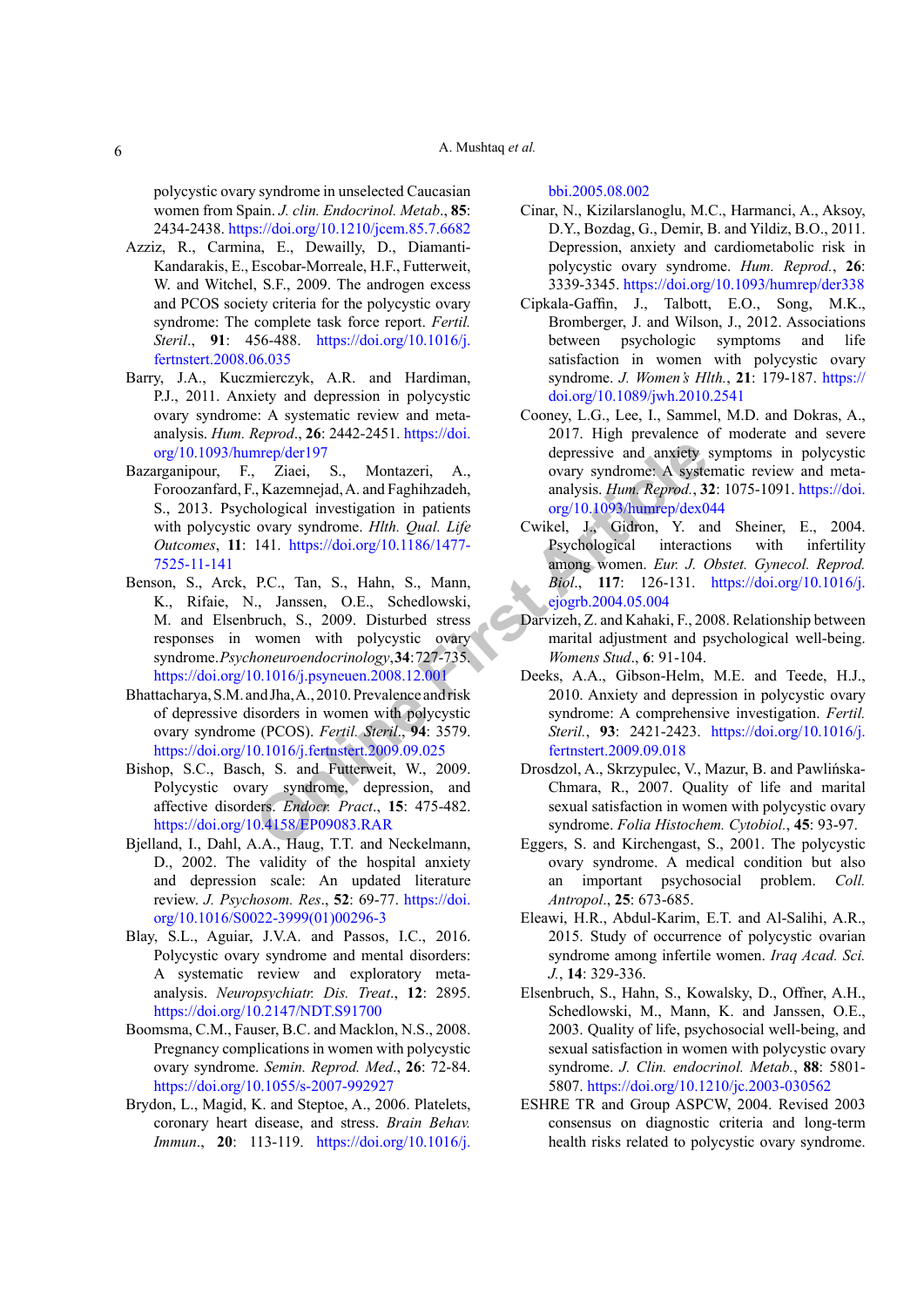*Fertil. Steril*., **81**: 19–25. [https://doi.org/10.1016/j.](https://doi.org/10.1016/j.fertnstert.2003.10.004) [fertnstert.2003.10.004](https://doi.org/10.1016/j.fertnstert.2003.10.004)

- <span id="page-6-2"></span>Goswami, P.K., Khale, A. and Ogale, S., 2012. Natural remedies for polycystic ovarian syndrome (PCOS): A review. *Int. J. Pharm. Phytopharm. Res*., **1**: 396- 402.
- <span id="page-6-5"></span>Gwynn, R.C., McQuistion, H.L., McVeigh, K.H., Garg, R.K., Frieden, T.R. and Thorpe, L.E., 2008. Prevalence, diagnosis, and treatment of depression and generalized anxiety disorder in a diverse urban community. *Psychiatr. Serv*., **59**: 641-647. [https://](https://doi.org/10.1176/ps.2008.59.6.641) [doi.org/10.1176/ps.2008.59.6.641](https://doi.org/10.1176/ps.2008.59.6.641)
- <span id="page-6-4"></span>E. and Elsenbruch, S., 2005.<br> **Comparison Configure Election** and treatme cystic ovary syndrome. *Eur. J.* 260-264.<br>
3: 853-860. https://doi.org/10.1530/<br> **Online Firse Firse A**. Continuity Consignma-Stopa, A., Luisi, S.<br> Hahn, S., Janssen, O.E., Tan, S., Pleger, K., Mann, K., Schedlowski, M., Kimmig, R., Benson, S., Balamitsa, E. and Elsenbruch, S., 2005. Clinical and psychological correlates of qualityof-life in polycystic ovary syndrome. *Eur. J. Endocrinol*., **153**: 853-860. https://doi.org/10.1530/ [eje.1.02024](https://doi.org/10.1530/eje.1.02024)
- <span id="page-6-6"></span>Kerchner, A., Lester, W., Stuart, S.P. and Dokras, A., 2009. Risk of depression and other mental health disorders in women with polycystic ovary syndrome: A longitudinal study. *Fertil. Steril.*, **91**: 207-212. <https://doi.org/10.1016/j.fertnstert.2007.11.022>
- <span id="page-6-9"></span>Kitzinger, C. and Willmott, J., 2002. The thief of womanhood': Women's experience of polycystic ovarian syndrome. *Soc. Sci. Med.,* **54**: 349-361. [https://doi.org/10.1016/S0277-9536\(01\)00034-X](https://doi.org/10.1016/S0277-9536(01)00034-X)
- <span id="page-6-11"></span>Klipstein, K.G. and Goldberg, J.F., 2006. Screening for bipolar disorder in women with polycystic ovary syndrome: A pilot study. *J. Affect. Disord*., **91**: 205- 209.<https://doi.org/10.1016/j.jad.2006.01.011>
- <span id="page-6-12"></span>Mallon, E., Newton, J.N., Klassen, A., Stewart-Brown, S.L., Ryan, T.J. and Finlay, A.Y., 1999. The quality of life in acne: A comparison with general medical conditions using generic questionnaires. *Br. J. Dermatol*., **140**: 672-676. [https://doi.org/10.1046/](https://doi.org/10.1046/j.1365-2133.1999.02768.x) [j.1365-2133.1999.02768.x](https://doi.org/10.1046/j.1365-2133.1999.02768.x)
- Mansson, M., Holte, J., Landin-Wilhelmsen, K., Dahlgren, E., Johansson, A. and Landén, M., 2008. Women with polycystic ovary syndrome are often depressed or anxious. A case control study. *Psychoneuroendocrinology*, **33**: 1132-1138. <https://doi.org/10.1016/j.psyneuen.2008.06.003>
- <span id="page-6-3"></span>Masuleh, K., 2018. Comparing the relationship between self efficacy and marital satisfaction in polycystic ovary syndrome and healthy female cases. *J. Guilan Univ. med. Sci*., **26**: 31-40.
- <span id="page-6-1"></span>Mohan, G.R., 2010. A case of poly cystic ovarian syndrome treated with Homoeopathy.
- <span id="page-6-8"></span>Morshedi, T., Salehi, M., Farzad, V., Hassani, F. and Shakibazadeh, E., 2021. The status of relationship

between coping strategies and quality of life in women with polycystic ovary syndrome. *J. Educ. Hlth. Promot*., **10**: 185.

- <span id="page-6-13"></span>Nandalike, K., Agarwal, C., Strauss, T., Coupey, S.M., Isasi, C.R., Sin, S. and Arens, R., 2012. Sleep and cardiometabolic function in obese adolescent girls with polycystic ovary syndrome. *Sleep Med.*, **13**: 1307-1312. [https://doi.org/10.1016/j.](https://doi.org/10.1016/j.sleep.2012.07.002) [sleep.2012.07.002](https://doi.org/10.1016/j.sleep.2012.07.002)
- <span id="page-6-0"></span>Nasiri-Amiri, F., Ramezani-Ttehrani, F., Simbar, M., Thamtan, M. and Ali, R., 2013. Concerns of women with polycystic ovary syndrome: A qualitative study. *Iran. J. Endocrinol. Metab*., **15**: 41-51.
- Ovesen, P.G., Møller, N., Greisen, S. and Ingerslev, H.J., 1998. Polycystic ovary syndrome I. Clinical presentation and treatment. *Ugeskr. Laeg*., **160**: 260-264.
- <span id="page-6-7"></span>Podfigurna-Stopa, A., Luisi, S., Regini, C., Katulski, K., Centini, G., Meczekalski, B. and Petraglia, F., 2015. Mood disorders and quality of life in polycystic ovary syndrome. *Gynecol. Endocrinol*., **31**: 431- 434. [https://doi.org/10.3109/09513590.2015.1009](https://doi.org/10.3109/09513590.2015.1009437) 437
- <span id="page-6-14"></span>Pourabolghasem, S., Najmi, S. and Arami, M.A., 2009. Polycystic ovary syndrome and migraine headache, is there any correlation? *Eur. Neurol*., **61**: 42-45. <https://doi.org/10.1159/000165349>
- <span id="page-6-10"></span>Rasgon, N.L., Rao, R.C., Hwang, S., Altshuler, L.L., Elman, S., Zuckerbrow-Miller, J. and Korenman, S.G., 2003. Depression in women with polycystic ovary syndrome: Clinical and biochemical correlates. *J. Affect. Disord*., **74**: 299-304. [https://](https://doi.org/10.1016/S0165-0327(02)00117-9) [doi.org/10.1016/S0165-0327\(02\)00117-9](https://doi.org/10.1016/S0165-0327(02)00117-9)
- Rassi, A., Veras, A.B., dos Reis, M., Pastore, D.L., Bruno, L.M., Bruno, R.V., de Ávila, M.A.P. and Nardi, A.E., 2010. Prevalence of psychiatric disorders in patients with polycystic ovary syndrome. *Comp. Psychiatry*, **51**: 599-602. [https://doi.org/10.1016/j.](https://doi.org/10.1016/j.comppsych.2010.02.009) [comppsych.2010.02.009](https://doi.org/10.1016/j.comppsych.2010.02.009)
- Roy-Byrne, P.P., Davidson, K.W., Kessler, R.C., Asmundson, G.J., Goodwin, R.D., Kubzansky, L., Lydiard, R.B., Massie, M.J., Katon, W., Laden, S.K. and Stein, M.B., 2008. Anxiety disorders and comorbid medical illness. *Gen. Hosp. Psychiatry*, **30**: 208-225. [https://doi.](https://doi.org/10.1016/j.genhosppsych.2007.12.006) [org/10.1016/j.genhosppsych.2007.12.006](https://doi.org/10.1016/j.genhosppsych.2007.12.006)
- Shahbazi, S., KafiMasuleh, S.M., Fallahi, M. and Shafti, V., 2017. Self-efficacy, marital adjustment, and quality of life in women with polycystic ovary syndrome. *J. Holist. Nurs. Midwifery*, **27**: 87-93. <https://doi.org/10.18869/acadpub.hnmj.27.1.87>
- Shakerardekani, Z., Nasehi, A., Eftekhar, T.,